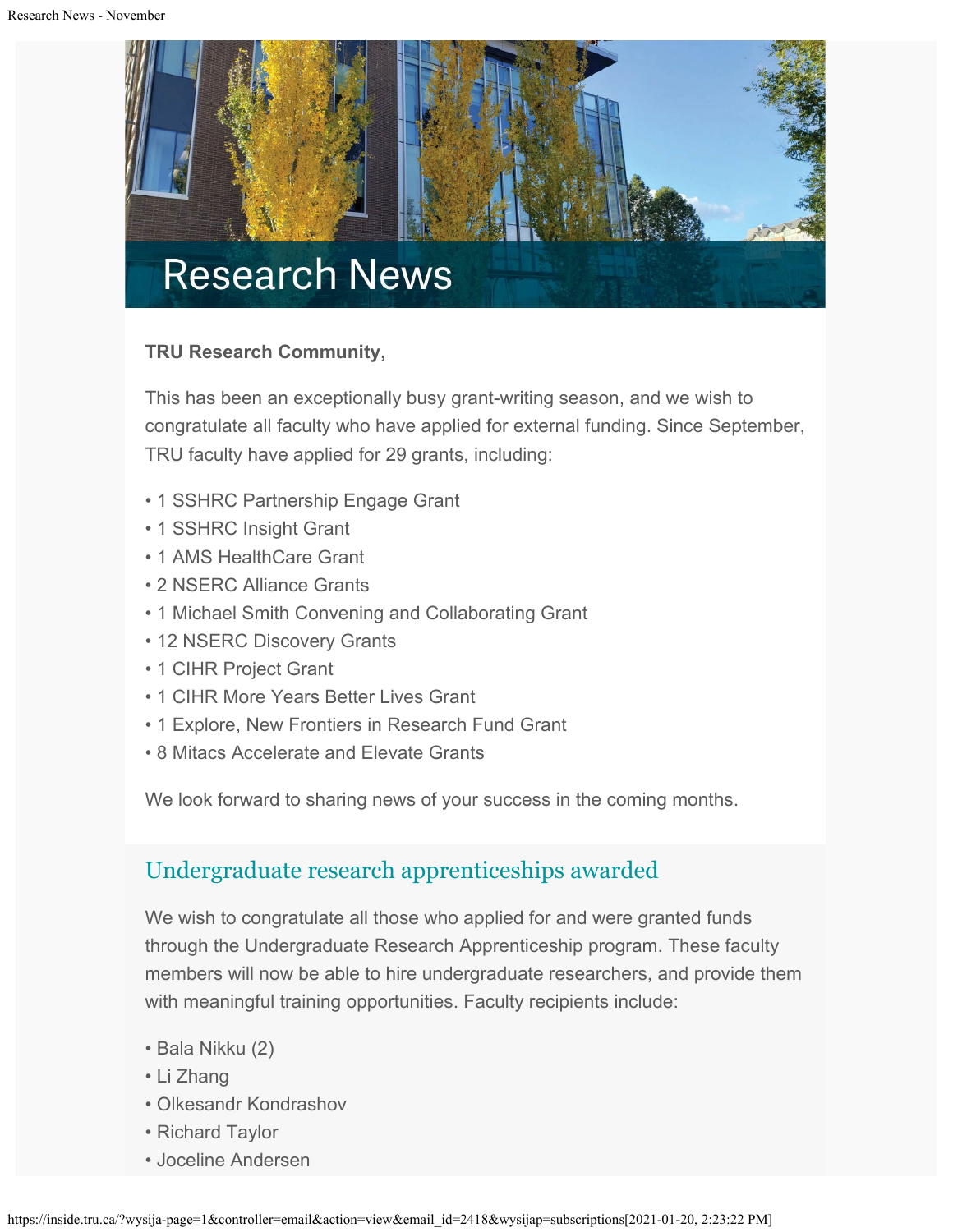- Yana Nec (2)
- Christopher Hunt
- Kingsley Donkor (2)

## Davey awarded doctoral entrance scholarship

Congratulations to Robline (Robbi) Davey, Indigenous Experiential Learning Coordinator in TRU's Career and Experiential Learning Department, who has been awarded a Graduate Dean's Entrance Scholarship at Simon Fraser University for a doctoral program in educational technology and learning design. Davey completed her Master of Education at TRU in December 2019, and is a past recipient of the Canada Graduate Scholarship - Masters, and a Ken Lepin Graduate Award.

# [COVID-19 research impacts](https://www.tru.ca/research/covid-19-research-impacts.html)

The Research Office is committed to providing up-to-date information designed to facilitate the continuation of faculty and student research during this global pandemic. [This website](https://www.tru.ca/research/covid-19-research-impacts.html) will be updated regularly, and includes links to Tri-Agency pandemic response, information about research continuity planning, guidelines for research teams, travel awards, funding opportunities, and more. We advise you bookmark this page and check back regularly, as this situation is rapidly changing.

## [Stage 3: Tri-Agency Canada Research Continuity Emergency](https://tru.ca/research/covid-19-research-impacts.html) [Fund \(CRCEF\)](https://tru.ca/research/covid-19-research-impacts.html)

TRU has been allotted notational funding of \$50,000 to support direct costs of research that have been incurred to:

- maintain essential research-related commitments during the coronavirus pandemic; and/or
- support ramping-up to full research activities as physical distancing measures are eased and research activities can resume.

Only direct costs of research that are extraordinary and incremental to those already covered by existing sources of funds and have been incurred between March 15 and Nov. 15 will be reimbursed, at up to 75 per cent. Complete information, along with [the application form](https://tru.ca/__shared/assets/CRCEF_Application52633.pdf) are now [available](https://tru.ca/research/covid-19-research-impacts.html) [online](https://tru.ca/research/covid-19-research-impacts.html), and applications **must be submitted by Nov. 30**.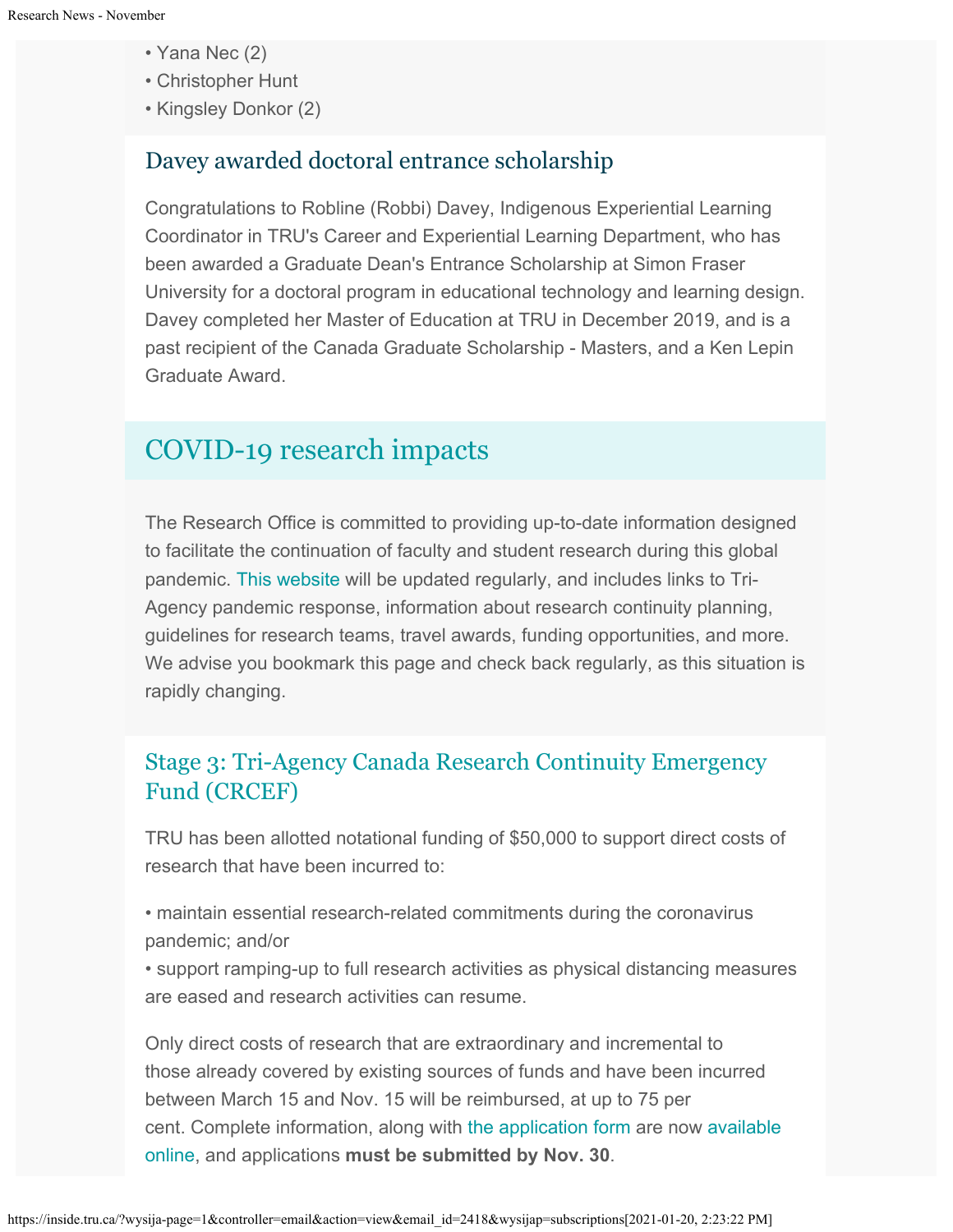# Research initiatives & events

# Tap into Research: Share your research

We are thrilled with the response to our virtual Tap into Research series. If you have research results to share, consider partnering



with us to reach new audiences. For more information, contact [Danna Bach](mailto:dbach@tru.ca).

### **From the archive:**

• **[Teaching science in a pandemic](https://youtu.be/orEeJct1fuI)**, featuring **Carol Rees** (premiered Oct. 21) • **[The history of the cameo role in Hollywood](https://youtu.be/Rtm_btISYkE)**, featuring **Joceline Andersen** (premiered Nov. 4)

# [Revitalizing and reclaiming](http://inside.tru.ca/events/event/revitalizing-and-reclaiming-traditional-ways-of-birthing/) [traditional ways of birthing](http://inside.tru.ca/events/event/revitalizing-and-reclaiming-traditional-ways-of-birthing/)

**When: Nov. 16, noon - 3pm [Where: Register online](https://www.tru.ca/nursing/aboriginal-nursing/2020-ihnrs/registration-form.html)**



This is the third part in the Indigenous Health

Nursing Symposium: Nursing the Nursing Spirit, and speakers include Lucy Barney (Statlimx), Sage Thomas (Tk'emlups), Evelyn Good Striker (Lakota-Dakota), and Dr. Jennifer Leason (Anishinaabek).

### [Read more](http://inside.tru.ca/events/event/revitalizing-and-reclaiming-traditional-ways-of-birthing/)

# [Project Management for Grad Students](http://inside.tru.ca/events/event/project-management-for-grad-students-3/)

**When: Nov. 17 & 18, all day [Where: Register onlin](https://www.mitacs.ca/en/programs/training/training-workshops)**[e](https://www.mitacs.ca/en/programs/training/training-workshops)

This is a free, two-day, hands-on course for graduate students, hosted by Mitacs. Learn to reach deadlines with less stress, and gain techniques and tools to help you create realistic project timelines and manage your time and energy.

### [Read more](http://inside.tru.ca/events/event/project-management-for-grad-students-3/)

# Research News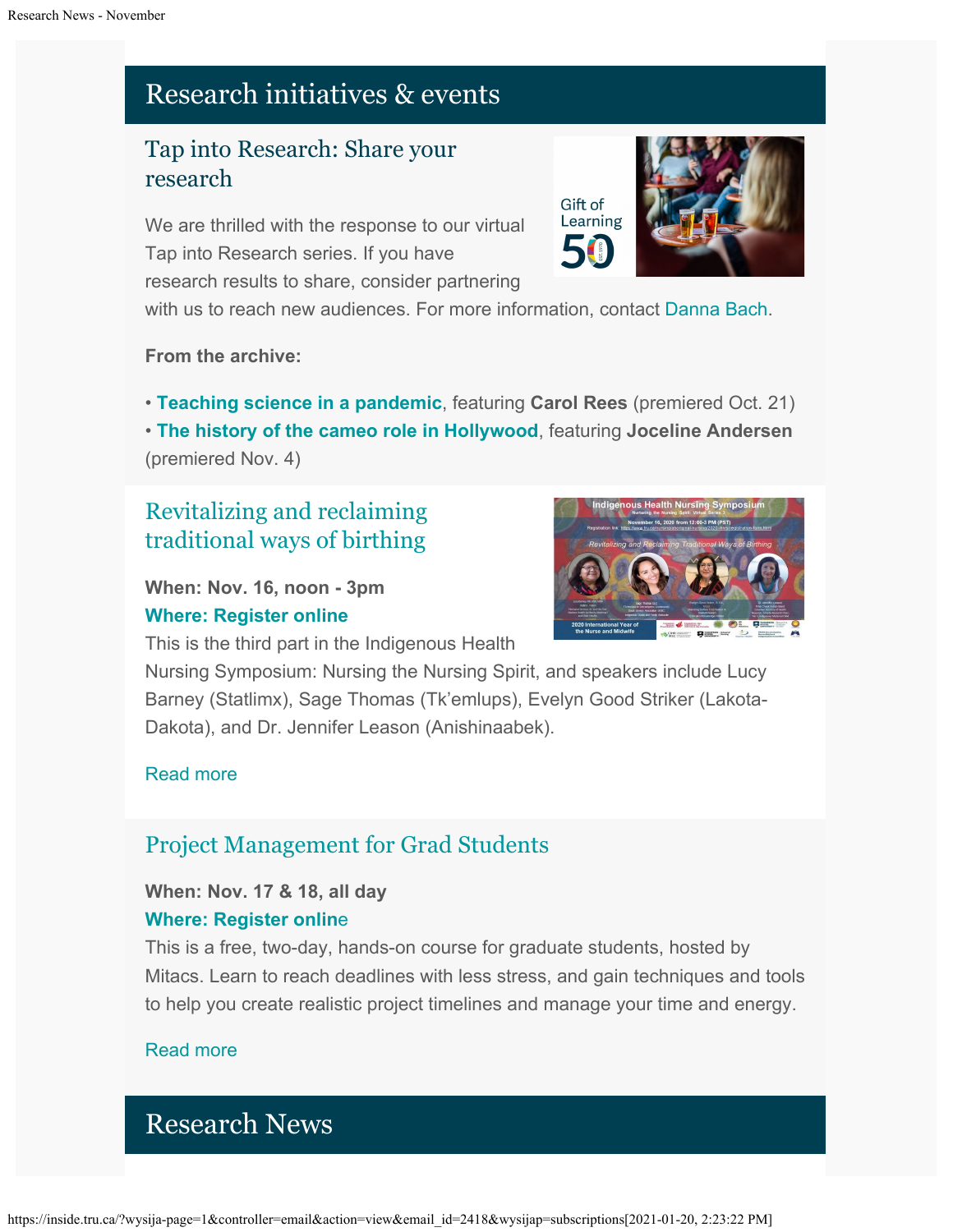# [TRU and City of Kamloops renew](http://inside.tru.ca/2020/10/07/tru-and-city-of-kamloops-renew-mou/) [MOU](http://inside.tru.ca/2020/10/07/tru-and-city-of-kamloops-renew-mou/)

The City of Kamloops and TRU renewed their memorandum of understanding, building on recent successes. The two parties have progressed in several key areas of the agreement, including educational programming, and community-focused research.



### [Read more](http://inside.tru.ca/2020/10/07/tru-and-city-of-kamloops-renew-mou/)

# [Research finds peer support](http://inside.tru.ca/2020/10/26/research-finds-peer-support-essential-to-ece-resiliency/) [essential to ECE resiliency](http://inside.tru.ca/2020/10/26/research-finds-peer-support-essential-to-ece-resiliency/)

A provincewide network of peer mentors for early childhood educators developed by a Dr. Laura Doan is already showing having a positive impact on the lives of participants.



### [Read more](http://inside.tru.ca/2020/10/26/research-finds-peer-support-essential-to-ece-resiliency/)

# [Researchers push to keep lower leave](http://inside.tru.ca/2020/11/02/researchers-recommend-maintaining-lower-parental-leave-eligibility-requirements/) [eligibility](http://inside.tru.ca/2020/11/02/researchers-recommend-maintaining-lower-parental-leave-eligibility-requirements/)

Dr. Lindsey McKay is part of a national research team recommending that Canada keep its national eligibility requirements for EI benefits like parental leave low, postpandemic.



### [Read more](http://inside.tru.ca/2020/11/02/researchers-recommend-maintaining-lower-parental-leave-eligibility-requirements/)

# [Snake research garners prestigious](http://inside.tru.ca/2020/11/06/snake-research-garners-prestigious-scholarship/) [scholarship](http://inside.tru.ca/2020/11/06/snake-research-garners-prestigious-scholarship/)

Graduate student Dana Eye has been awarded the Elizabeth Henry Scholarship for Communities and Environmental Health for her groundbreaking rattlesnake research.

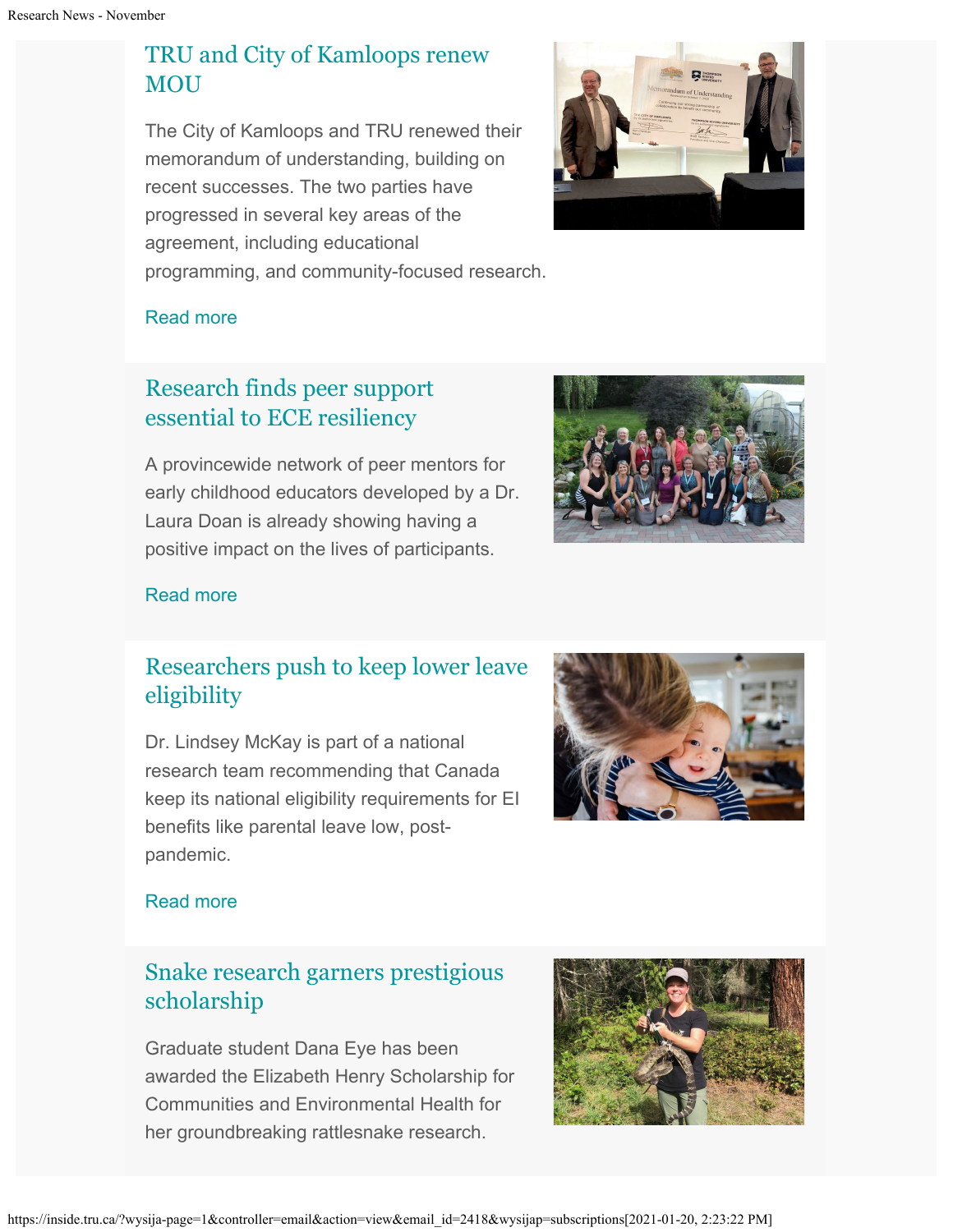#### [Read more](http://inside.tru.ca/2020/11/06/snake-research-garners-prestigious-scholarship/)

# [What does the movie cameo say](http://inside.tru.ca/2020/11/03/what-does-the-movie-cameo-say-about-our-culture/) [about our culture?](http://inside.tru.ca/2020/11/03/what-does-the-movie-cameo-say-about-our-culture/)

Joceline Anderson's book, *Stars and Silhouettes*, published last month, and she shares her knowledge about the important role the cameo has played in film.



#### [Read more](http://inside.tru.ca/2020/11/03/what-does-the-movie-cameo-say-about-our-culture/)

# [Communicating research](https://inside.tru.ca/tru.ca/experts)

## [Send your images to Science Exposed](https://www.nserc-crsng.gc.ca/ScienceExposed-PreuveParLimage/how_do_i_win-comment_gagner_eng.asp)

Eye-catching images from research projects across all fields of study can now be submitted to Science Exposed. The individuals or groups that most successfully combine creativity and science will be awarded a cash prize. The contest is hosted by NSERC and Acfas, and its goal is to foster a science culture in Canada by capturing vibrant research images that showcase the work of our talented research community.

## [Let's do better: Public representations of COVID-19 Science](https://rsc-src.ca/en/research-and-reports/let’s-do-better-public-representations-covid-19-science)

The Royal Society of Canada's Task Force on COVID-19, which is mandated to provide evidence-informed perspectives on major societal challenges in response to and recovery from COVID-19, is concerned that relevant science is being represented to the public in a manner that may cause confusion, inappropriate expectations, and the erosion of public trust. The task force has prepared 10 recommendations aimed at communicating COVID-19 science for government, funders, universities, publishers, media and research communities.

# [Share your expertise](https://inside.tru.ca/tru.ca/experts)

Media is reaching out to TRU routinely, searching for experts to speak on a variety of issues. Please make yourself easy to find by joining the [Experts List](https://inside.tru.ca/tru.ca/experts). For more information, please reach out to [Danna Bach](mailto:dbach@tru.ca), or take a moment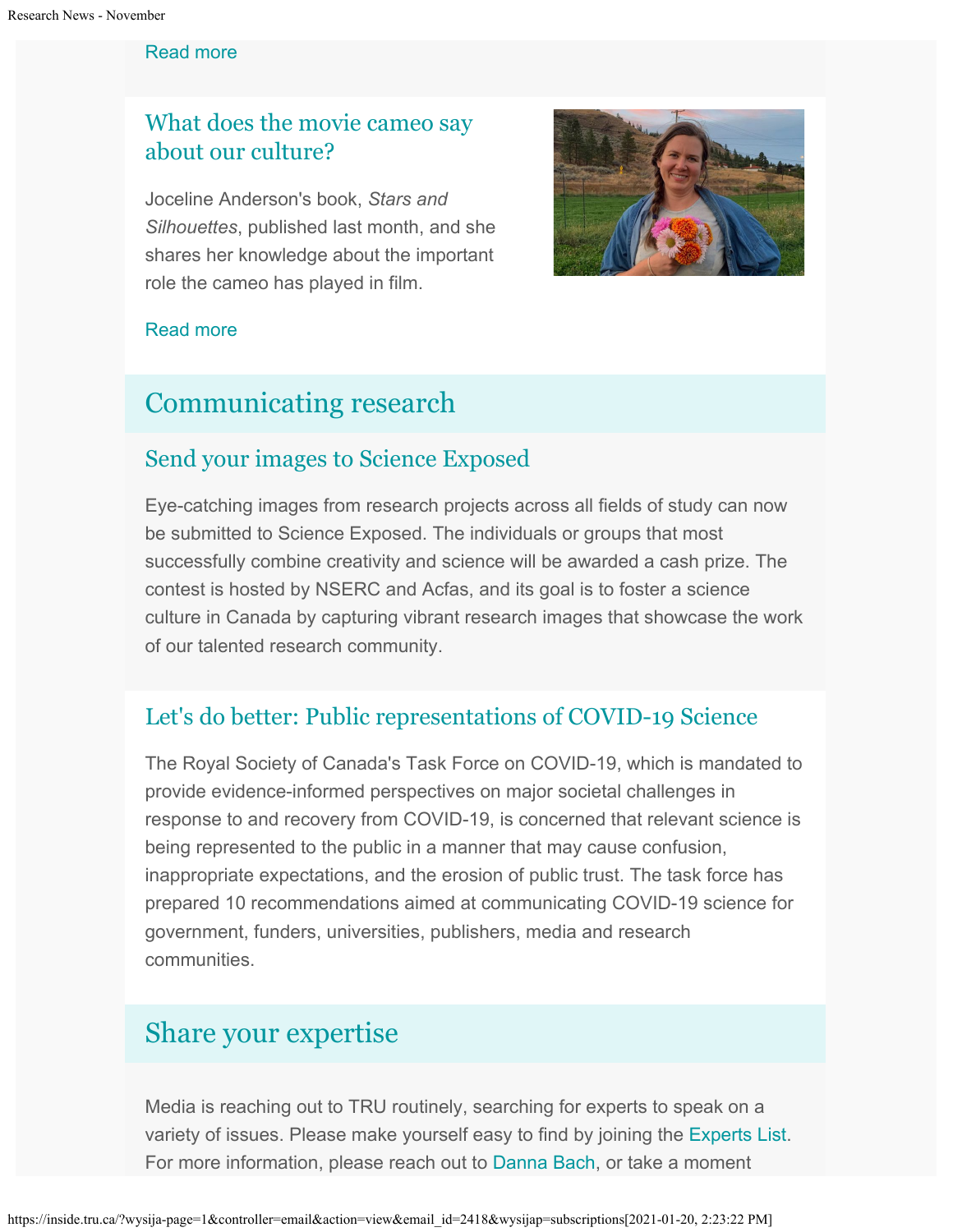and [simply register online.](https://inside.tru.ca/find-an-expert/experts-registration-update/)

# Research in the media

# [The Conversation Canada | Why some workers are opting to live](http://inside.tru.ca/inthemedia/the-conversation-canada-why-some-workers-are-opting-to-live-in-their-vans/) [in their vans](http://inside.tru.ca/inthemedia/the-conversation-canada-why-some-workers-are-opting-to-live-in-their-vans/)

Nov. 8 — TRU faculty members Scott Rankin and Angus Duff share what they have learned from interviewing people who live in vans. Some workers are redefining their homes rather than relying on employers to redefine their work. These "van lifers" reject traditional notions of home ownership and take their homes on the road.

### [Read more](http://inside.tru.ca/inthemedia/the-conversation-canada-why-some-workers-are-opting-to-live-in-their-vans/)

# [Kamloops This Week | A cultural map of the opioid crisis](http://inside.tru.ca/inthemedia/kamloops-this-week-a-cultural-map-of-the-opioid-crisis/)

Nov. 3 — Led by Will Garrett-Petts, AVP Research and Graduate Studies, cultural mapping is being used by researchers working with the City of Kamloops to gain a deeper understanding of the opioid crisis, as overdose deaths continue to rise throughout BC.

### [Read more](http://inside.tru.ca/inthemedia/kamloops-this-week-a-cultural-map-of-the-opioid-crisis/)

## [Castanet | What does the movie cameo say about our culture?](http://inside.tru.ca/inthemedia/castanet-what-does-the-movie-cameo-say-about-our-culture/)

Nov. 3 — TRU faculty member Joceline Andersen discusses her recently published book that explores the role of cameos in film.

### [Read more](http://inside.tru.ca/inthemedia/castanet-what-does-the-movie-cameo-say-about-our-culture/)

## [Radio NL | Jeffrey Meyers on the US election](http://inside.tru.ca/inthemedia/radio-nl-jeffrey-meyers-on-the-us-election/)

Oct. 29 — Law faculty member and political commentator Jeffrey Meyers joins NL Morning news with his take on the US presidential election.

### [Read more](http://inside.tru.ca/inthemedia/radio-nl-jeffrey-meyers-on-the-us-election/)

# [Kamloops This Week | TRU dean: Kamloops is an early](http://inside.tru.ca/inthemedia/kamloops-this-week-tru-dean-kamloops-is-an-early-childhood-education-leader/) [childhood education leader](http://inside.tru.ca/inthemedia/kamloops-this-week-tru-dean-kamloops-is-an-early-childhood-education-leader/)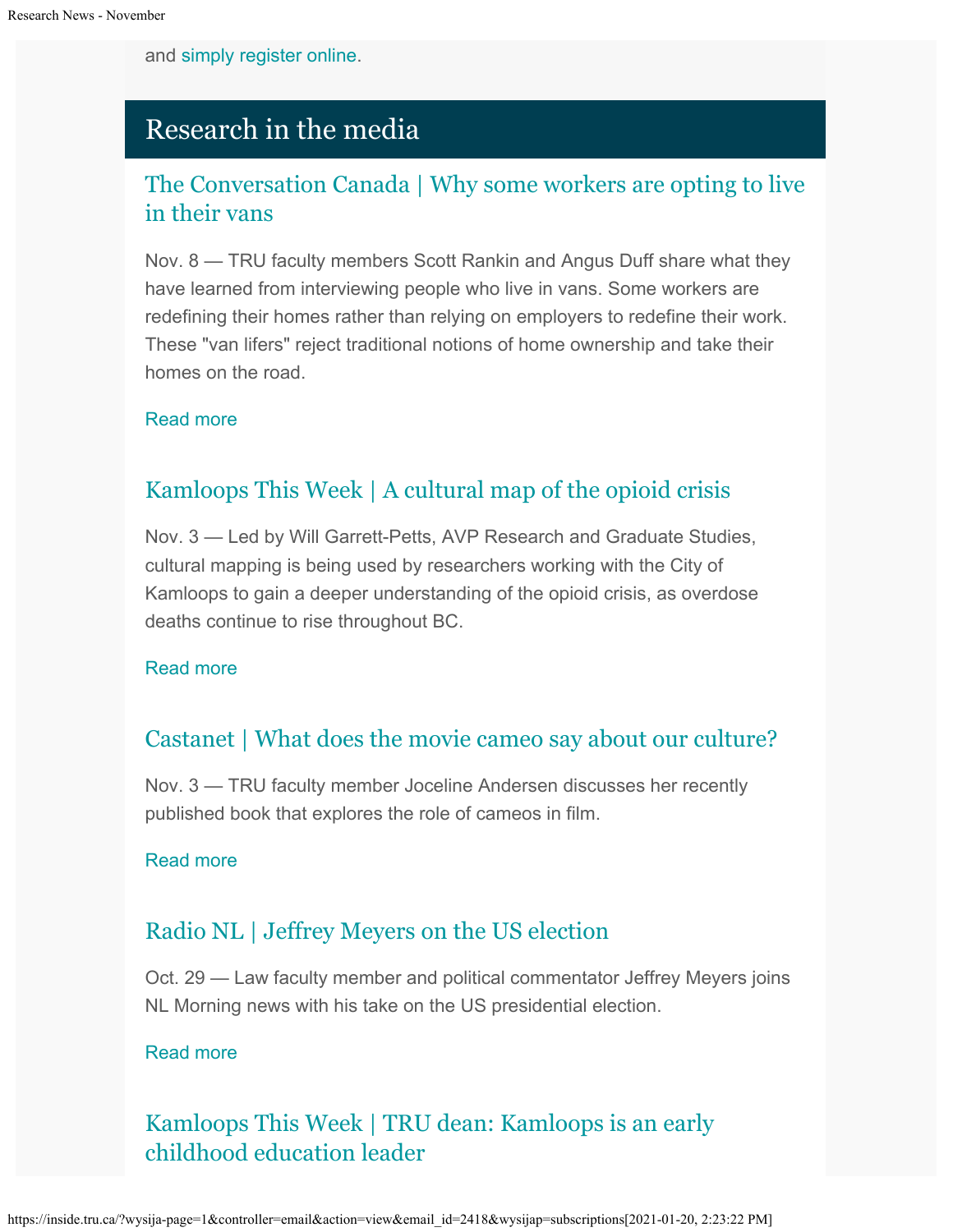Oct. 28 — TRU is planning a co-location of its early childhood education program, research, and non-profit day-care services, and Dean Airini discusses the rationale for this innovative project with local media.

#### [Read more](http://inside.tru.ca/inthemedia/kamloops-this-week-tru-dean-kamloops-is-an-early-childhood-education-leader/)

# [Radio NL | Laura Doan's project to support early childhood](http://inside.tru.ca/inthemedia/radio-nl-laura-doans-project-to-support-early-childhood-educators/) [educators](http://inside.tru.ca/inthemedia/radio-nl-laura-doans-project-to-support-early-childhood-educators/)

Oct. 27 — Laura Doan, associate professor, discusses her province-wide peermentoring network to support early childhood educators and encourage them to stay in the field.

#### [Read more](http://inside.tru.ca/inthemedia/radio-nl-laura-doans-project-to-support-early-childhood-educators/)

# [Kamloops This Week | TRU poli-sci professors say election](http://inside.tru.ca/inthemedia/kamloops-this-week-fdf/) [leaves Kamloops at a loss](http://inside.tru.ca/inthemedia/kamloops-this-week-fdf/)

Oct. 25 — Faculty members Derek Cook and Robert Hanlon provide their insights to the results of the provincial election, looking specifically at area ridings.

#### [Read more](http://inside.tru.ca/inthemedia/kamloops-this-week-fdf/)

## [Radio NL | Ruby Dhand and the proposed Kamloops](http://inside.tru.ca/inthemedia/radio-nl-ruby-dhand-and-the-proposed-kamloops-community-justice-court/) [Community Justice Court](http://inside.tru.ca/inthemedia/radio-nl-ruby-dhand-and-the-proposed-kamloops-community-justice-court/)

Oct. 22 — Ruby Dhand, associate professor, is part of the team of local experts who want to see a Community Justice Court established in the city.

#### [Read more](http://inside.tru.ca/inthemedia/radio-nl-ruby-dhand-and-the-proposed-kamloops-community-justice-court/)

## [Radio NL | Michael Mehta on the impacts of more coal trains](http://inside.tru.ca/inthemedia/radio-nl-michael-mehta-on-the-impacts-of-more-coal-trains-going-through-kamloops/) [going through Kamloops](http://inside.tru.ca/inthemedia/radio-nl-michael-mehta-on-the-impacts-of-more-coal-trains-going-through-kamloops/)

Oct. 15 — Michael Mehta, professor of geography, talks to Radio NL about the potential local impact on air quality that a proposed increase in coal car traffic would have.

#### [Read more](http://inside.tru.ca/inthemedia/radio-nl-michael-mehta-on-the-impacts-of-more-coal-trains-going-through-kamloops/)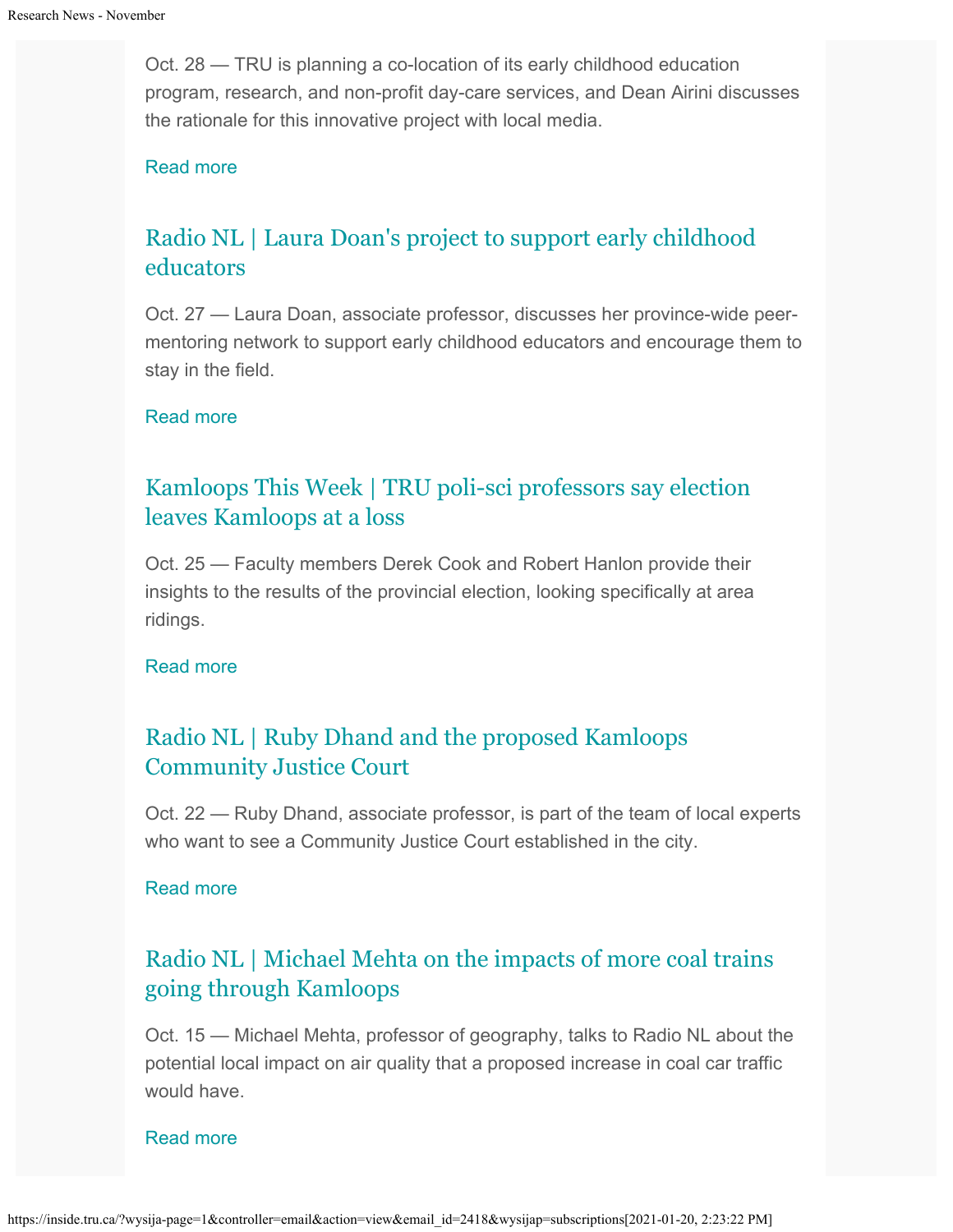# [Radio NL | Jeffrey Meyers on the BC and US elections](http://inside.tru.ca/inthemedia/radio-nl-jeffrey-meyers-on-the-bc-and-us-elections/)

Oct. 15 — Michael Mehta, professor of geography, talks to Radio NL about the potential local impact on air quality that a proposed increase in coal car traffic would have.

### [Read more](http://inside.tru.ca/inthemedia/radio-nl-jeffrey-meyers-on-the-bc-and-us-elections/)

# [CFJC Today | Kamloops voters split on who won Tuesday's B.C.](http://inside.tru.ca/inthemedia/cfjc-today-kamloops-voters-split-on-who-won-tuesdays-b-c-leaders-debate/) [leaders debate](http://inside.tru.ca/inthemedia/cfjc-today-kamloops-voters-split-on-who-won-tuesdays-b-c-leaders-debate/)

Oct. 14 — CFJC Today talks with several community members and TRU associate professor Robert Hanlon to find out if there was a clear winner or loser after a recent BC leaders' debate.

### [Read more](http://inside.tru.ca/inthemedia/cfjc-today-kamloops-voters-split-on-who-won-tuesdays-b-c-leaders-debate/)

# Funding news

# [Safeguard your Research](https://cihr-irsc.gc.ca/e/52135.html)

In coordination with federal government partners and university organizations, Canada's three federal granting agencies and the Canada Foundation for Innovation (CFI) provide tools for the academic community to self-evaluate and, when necessary, take actions to mitigate any security, safety, economic, or geopolitical risks associated with their research, their research partnerships and their international travel. These resources are provided in the [Safeguarding](http://www.science.gc.ca/safeguarding-your-research/) [Your Research](http://www.science.gc.ca/safeguarding-your-research/) portal.

## [COVID-19 Research Impacts](https://tru.ca/research/covid-19-research-impacts.html)

For the most up-to-date- news on Tri-Agency response to COVID-19, please visit the following:

- [COVID-19 Impacts on SSHRC's Policies and Programs](https://www.sshrc-crsh.gc.ca/news_room-salle_de_presse/covid-19-eng.aspx)
- [NSERC program information in relation to COVID-19](https://www.nserc-crsng.gc.ca/Media-Media/NewsRelease-CommuniqueDePresse_eng.asp?ID=1139)
- [CIHR: Coronavirus disease \(COVID-19\)](https://cihr-irsc.gc.ca/e/51917.html)

# Funding opportunities (external)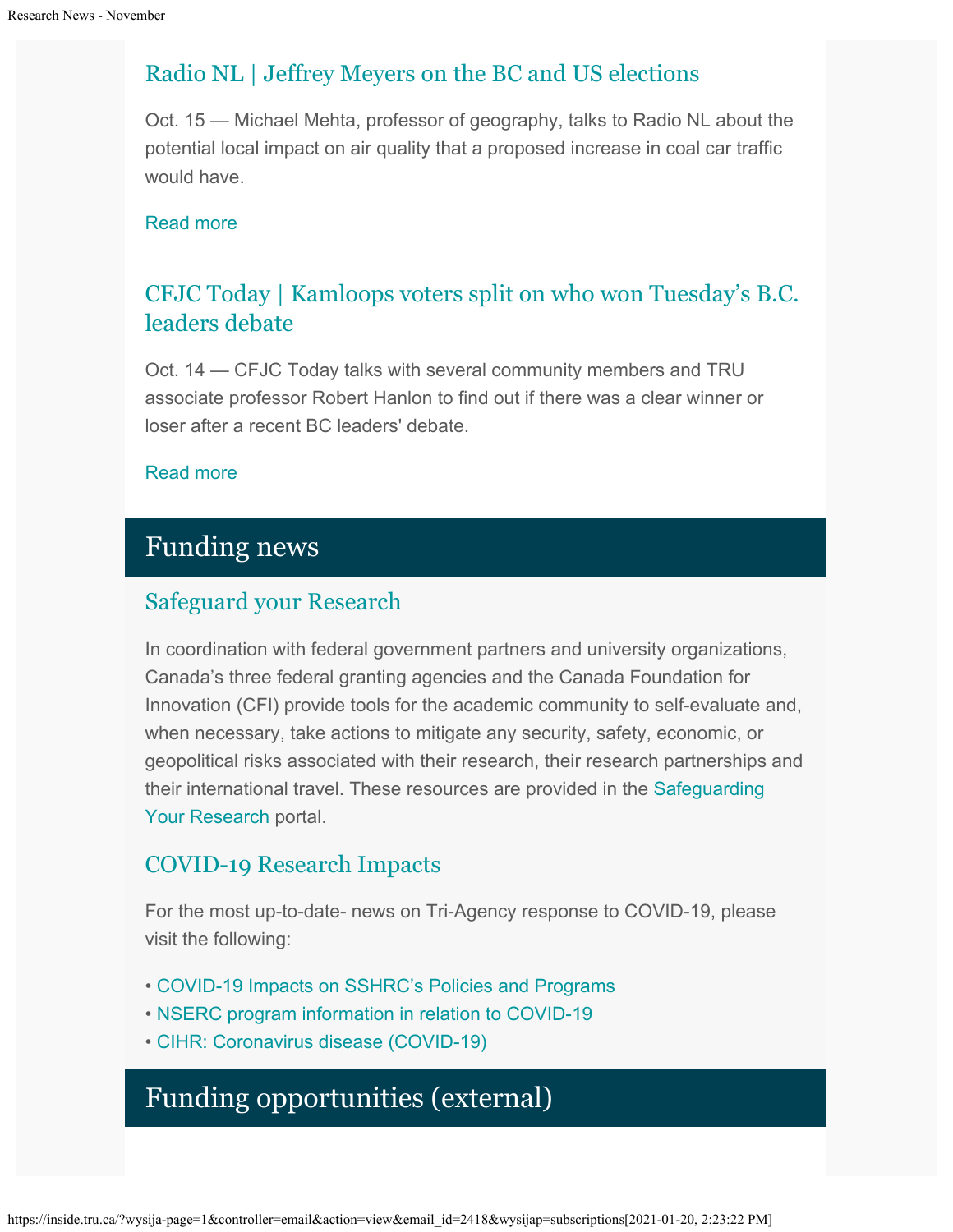A new calendar for [COVID related research grants](https://www.tru.ca/research/research-services/research-services-faculty/faculty-research-funding/funding-deadlines.html) has been created, and features sponsored research opportunities on the novel coronavirus.

• The internal deadline for all applications is **two weeks prior** to the listed deadline. This allows time to receive critical review, obtain support letters and appropriate institutional approval. Please contact [Anita Sharma](mailto:ansharma@tru.ca) or [Megan Prins](mailto:mprins@tru.ca) at the earliest opportunity to receive extensive grant development support.

### Canada Mortgage and Housing Cooperation

[Housing Supply Challenge](https://impact.canada.ca/en/challenges/housing-supply-challenge) - [Round 1: Data Driven – Solutions for Informed](https://impact.canada.ca/en/challenges/housing-supply-challenge/process) [Decision Making](https://impact.canada.ca/en/challenges/housing-supply-challenge/process)

#### **Deadline:** Jan. 20

#### **Award amount:** Up to \$100,000

The Housing Supply Challenge (HSC) invites citizens, stakeholders, and experts from across Canada to propose innovative solutions to the barriers that limit the creation of new housing. **Round 1 Challenge: The Data Driven round** invites applicants to submit data solutions or methodologies that improve the collection, sharing, analysis and integration, and/or presentation of data. The broad definition allows participants to determine the solution that best fits the needs of the identified problem. We want decision makers to use the solutions to provide and maintain needed housing supply. Solutions should help government agencies, policy makers, private or not-for-profit organizations, etc. have a real impact on housing supply at a macro or a local level.

### **Objectives of this round:**

• Identify and cultivate data solutions that positively impact housing supply that is affordable and meets people's needs.

• Provide funding and support to implement and scale the most promising data solutions that target housing supply decision makers.

• Create long-term partnerships to connect data expertise, housing expertise, and the communities that can enable housing supply initiatives.

• Create a culture of trust and openness in Canada to encourage the accessibility of housing data for everyone that might benefit from it.

### CIHR

[Canadian Longitudinal Study on Aging \(CLSA\) COVID-19 Module, Operating](https://www.researchnet-recherchenet.ca/rnr16/vwOpprtntyDtls.do?prog=3387&view=currentOpps&org=CIHR&type=EXACT&resultCount=25&sort=program&all=1&masterList=true) **[Grant](https://www.researchnet-recherchenet.ca/rnr16/vwOpprtntyDtls.do?prog=3387&view=currentOpps&org=CIHR&type=EXACT&resultCount=25&sort=program&all=1&masterList=true)** 

**Deadlines:** Nov. 16 **Award amounts:** \$1.2 million The CLSA is a large long-term study that follows individuals aged 45 to 85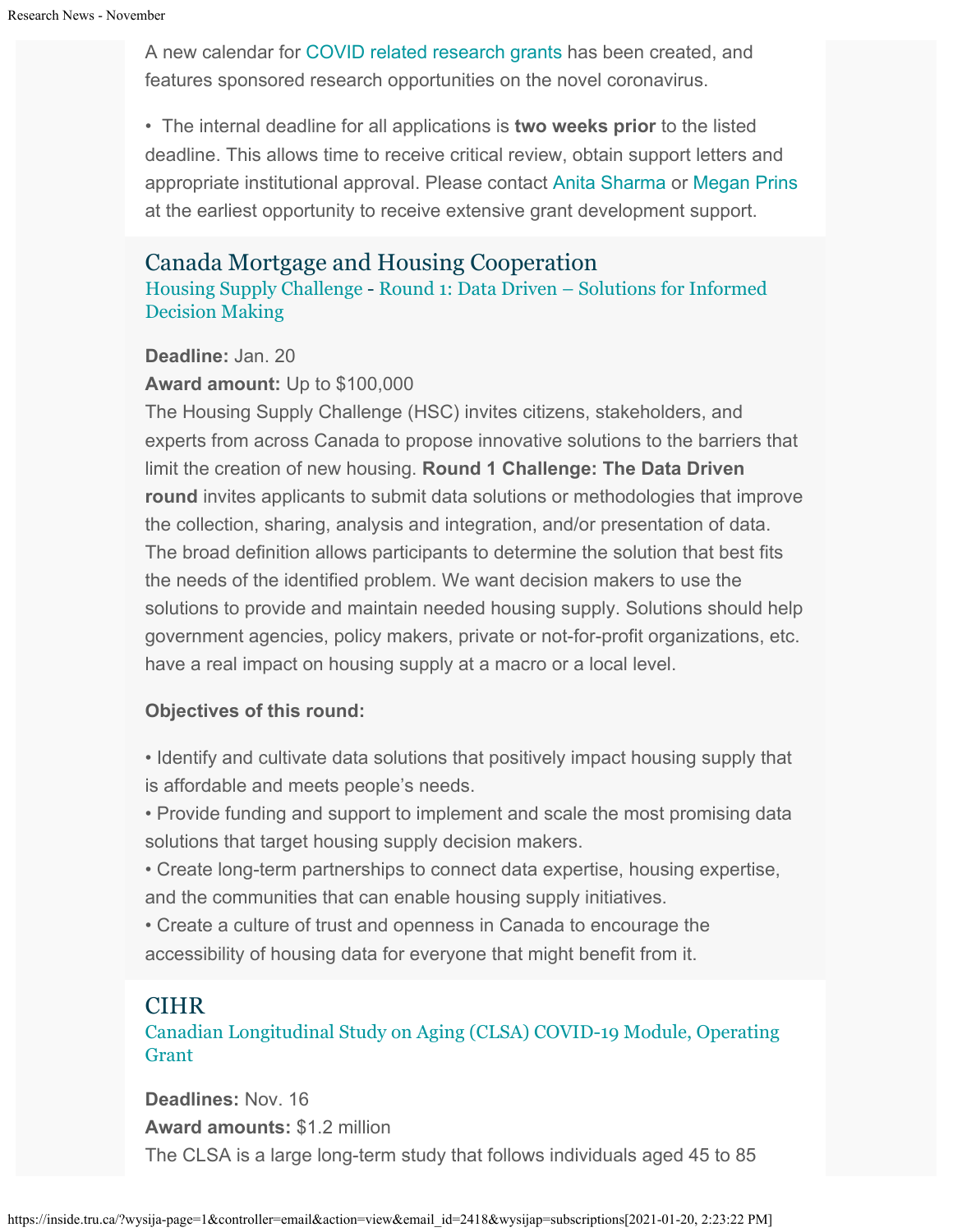when recruited across Canada. Utilizing the CLSA platform to collect COVID-19 related data will allow COVID-19 related information to be linked to other indepth CLSA data on demographic, social, physical, psychological, economic, health service utilization, aspects of health and aging, as well as physical assessments and biological specimen results. This established platform supports the collection of data in the short-term, quickly and efficiently. Objectives of the grant will support: Collection of data from CLSA participants.

### [Spring Project Grant](https://cihr-irsc.gc.ca/e/51996.html)

**Deadlines:** March 4 (spring registration); March 1 (full registration).

This program is designed to capture ideas with the greatest potential for important advances in fundamental or applied health-related knowledge, health care, health systems, and/or health outcomes. The best ideas may stem from new, incremental, innovative, and/or high-risk lines of inquiry or knowledge translation approaches. Please also see [Priority Announcements](https://www.researchnet-recherchenet.ca/rnr16/viewOpportunityDetails.do?progCd=11078&language=E&org=CIHR) that offer additional sources of funding for highly rated applications.

### [Team Grant: Food Security and Climate Change in the Canadian North](https://www.researchnet-recherchenet.ca/rnr16/vwOpprtntyDtls.do?prog=3269&view=search&launchMonth=2&launchYear=2020&type=EXACT&resultCount=25&next=1)

**DEADLINE CHANGE: LOI:** Dec. 31 (successful LOIs will be awarded \$25,000 to develop a full application)

**Award amount:** Up to 1.5 million over 4 years

The goal of this initiative is to support multidisciplinary teams of researchers, knowledge users and/or partners to work together to address food security and climate change in the North.

### SSHRC

[Knowledge Synthesis Grants – Mobility and Public Transit](https://www.sshrc-crsh.gc.ca/funding-financement/programs-programmes/ksg_public_transit-ssc_transport_commun-eng.aspx)

### **Deadline:** Dec. 17

#### **Award amount:** \$30,000

SSHRC, in partnership with Infrastructure Canada, has launched this opportunity to assess the state of research knowledge on the topic of ["Mobility](https://www.sshrc-crsh.gc.ca/funding-financement/programs-programmes/ksg_public_transit-ssc_transport_commun-eng.aspx) [and Public Transit](https://www.sshrc-crsh.gc.ca/funding-financement/programs-programmes/ksg_public_transit-ssc_transport_commun-eng.aspx)." Through this partnership, SSHRC's [Imagining Canada's](https://www.sshrc-crsh.gc.ca/society-societe/community-communite/Imagining_Canadas_Future-Imaginer_l_avenir_du_Canada-eng.aspx) [Future](https://www.sshrc-crsh.gc.ca/society-societe/community-communite/Imagining_Canadas_Future-Imaginer_l_avenir_du_Canada-eng.aspx) initiative seeks to strengthen connections between social sciences and humanities research and society, and to help inform decision-making that contributes to the well-being and prosperity of Canadians.

### [Connection Grants](http://www.sshrc-crsh.gc.ca/funding-financement/programs-programmes/connection_grants-subventions_connexion-eng.aspx)

**Deadlines:** Feb. 1, May 1, Aug. 1, Nov. 1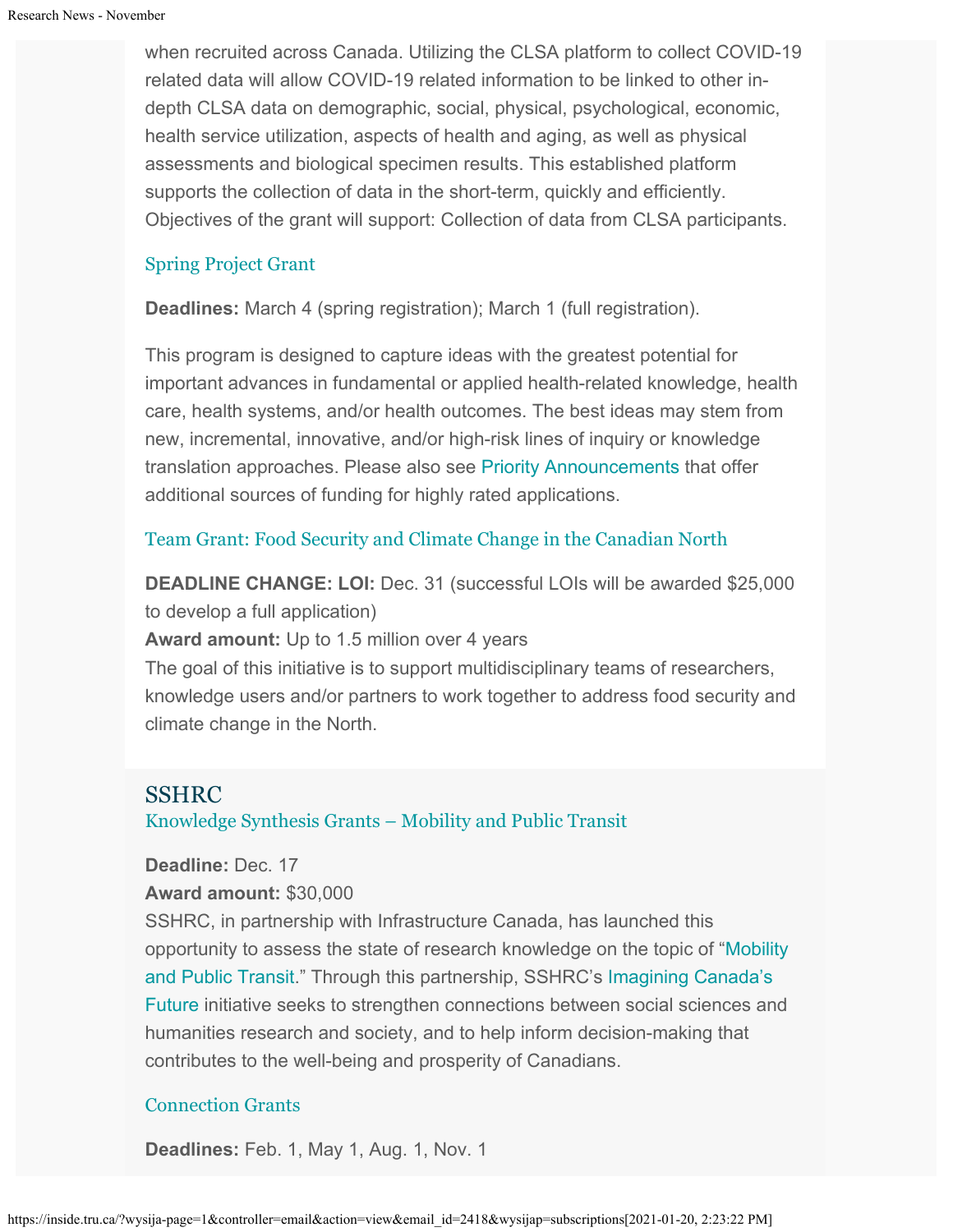**Award amount:** \$7,000 to \$25,000 (events); up to \$50,000 (outreach activities) Connection grants support events and outreach activities geared toward shortterm, targeted knowledge mobilization initiatives. Events and outreach activities funded by a Connection Grant may often serve as a first step toward more comprehensive and longer-term projects potentially eligible for funding through other SSHRC funding opportunities listed in SSHRC's Funding search tool.

### [Partnership Engage Grants](http://www.sshrc-crsh.gc.ca/funding-financement/programs-programmes/partnership_engage_grants-subventions_d_engagement_partenarial-eng.aspx)

**Deadlines:** Dec. 15, March 15, June 15, Sept. 15 **Award amount:** \$7,000 to \$25,000

These grants provide short-term and timely support for partnered research activities that will inform decision-making at a single partner organization from the public, private or not-for-profit sector. The partnerships supported through these grants respond to immediate needs and time constraints facing organizations in non-academic sectors.

#### [SSHRC Insight Development Grants](http://www.sshrc-crsh.gc.ca/funding-financement/programs-programmes/insight_development_grants-subventions_de_developpement_savoir-eng.aspx)

#### **Deadline:** Feb 3 (TBA)

**Value:** \$7,000 to \$75,000/two years

Insight Development Grants (IDG) enable the development of new research questions, as well as experimentation with new methods, theoretical approaches and/or ideas. IDGs foster research in its initial stages, but are not intended to support large-scale initiatives. Funding is available to both emerging and established scholars and 50% of the budget is reserved for emerging scholars.

### NSERC

#### [NSERC Idea to Innovation \(I2I\) Grants](https://www.nserc-crsng.gc.ca/Professors-Professeurs/RPP-PP/I2I-Innov_eng.asp)

**Deadlines:** Jan. 6, March 30, June 22, Sept. 28 **Award value:** \$15,000-\$350,000\*

*\*Applicants must contact [Lincoln Smith](mailto:lsmith@tru.ca) to discuss partnerships, IP, and research agreements prior to applying for this grant*

The Idea to Innovation (I2I) grants will accelerate the pre-competitive development of promising technology originating from the university and college sector and promote its transfer to a new or established Canadian company. The I2I grants provide funding to college and university faculty members to support research and development projects with recognized technology transfer potential. This is achieved through defined phases by providing crucial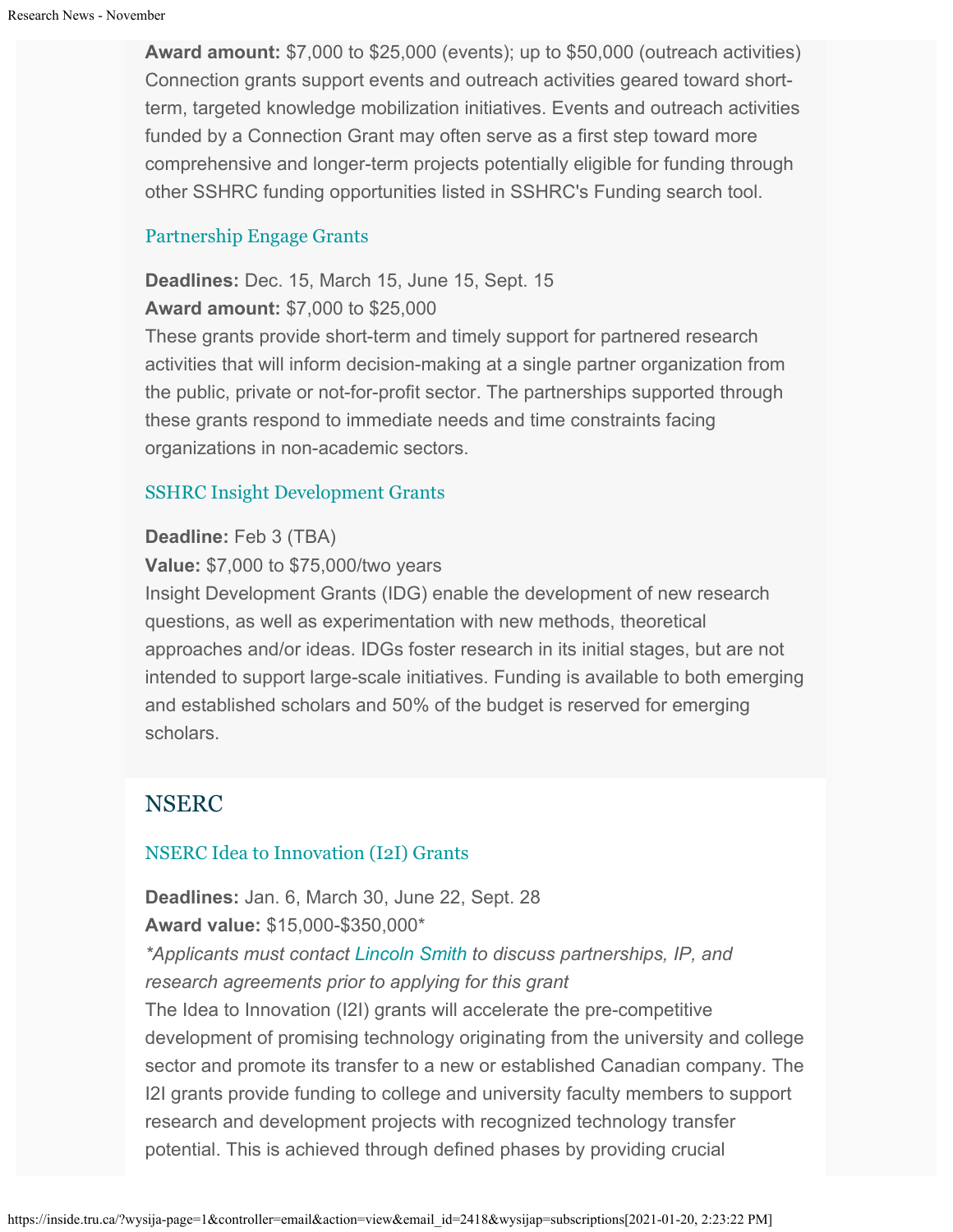assistance in the early stages of technology validation and market connection.

### [Alliance Grants](https://www.nserc-crsng.gc.ca/Innovate-Innover/alliance-alliance/index_eng.asp)

#### **Deadlines:** ongoing

NSERC is pleased to announce the opening of the next phases of [Alliance](https://www.nserc-crsng.gc.ca/Innovate-Innover/alliance-alliance/index_eng.asp) [grants](https://www.nserc-crsng.gc.ca/Innovate-Innover/alliance-alliance/index_eng.asp). Alliance grants are now open for [Option 1](https://www.nserc-crsng.gc.ca/Innovate-Innover/alliance-alliance/funding-financement_eng.asp#option1) applications requesting over \$20,000 annually from NSERC, and [Option 2](https://www.nserc-crsng.gc.ca/Innovate-Innover/alliance-alliance/index_eng.asp) applications requesting support for up to 90% or 100% of the costs of the project are now open. Alliance grants encourage university researchers to collaborate with partner organizations, which can be from the private, public or not-for-profit sectors. Please also see [slide deck](https://one.tru.ca/sites/rgs/ToolsandResources/_layouts/15/WopiFrame.aspx?sourcedoc=/sites/rgs/ToolsandResources/Shared%20Documents/NSERC_ALLIANCE.pptx&action=default) from NSERC Research and Innovation Development Officer, Pam Giberson's presentation at TRU. And an Alliance Grant application ["Top Tips"](https://one.tru.ca/sites/rgs/ToolsandResources/_layouts/15/WopiFrame.aspx?sourcedoc=/sites/rgs/ToolsandResources/Shared%20Documents/Alliance%20Grant%20-%20Top%20Tips%20EN%20%20FR.pdf&action=default) document.

### Government of Canada [AgriScience Program - Projects](http://www.agr.gc.ca/eng/programs-and-services/agriscience-program-projects/?id=1516993063537)

#### **Deadline:** open

#### **Award value:** varies

The AgriScience Program is a program under the Canadian Agricultural Partnership. The program aims to accelerate the pace of innovation by providing funding and support for pre-commercial science activities and cuttingedge research that benefits the agriculture and agri-food sector and Canadians.

### Canadian Space Agency - [Lunar Exploration Accelerator Program \(Leap\)](http://inside.tru.ca/?email_id=2321&user_id=45&urlpassed=aHR0cHM6Ly9hc2MtY3NhLmdjLmNhL2VuZy9mdW5kaW5nLXByb2dyYW1zL3Byb2dyYW1zL2xlYXAvZGVmYXVsdC5hc3A&controller=stats&action=analyse&wysija-page=1&wysijap=subscriptions)

**Deadline:** [Request for Proposals-Letter of Intent](http://inside.tru.ca/?email_id=2321&user_id=45&urlpassed=aHR0cHM6Ly9hc2MtY3NhLmdjLmNhL2VuZy9mdW5kaW5nLXByb2dyYW1zL3Byb2dyYW1zL2xlYXAvZGVmYXVsdC5hc3A&controller=stats&action=analyse&wysija-page=1&wysijap=subscriptions) (rolling to March, 2022) The Canadian Space Agency is preparing Canada's space community and collaborating sectors, including Canadian companies, universities, research institutions, and other organizations, for potential roles in the long-term exploration of the Moon.The Lunar Exploration Accelerator Program (LEAP) was created to provide a wide range of opportunities for Canadian science and technology activities in lunar orbit, on the Moon's surface, and beyond. LEAP is looking to [foster innovation in areas of strength for Canada](http://inside.tru.ca/?email_id=2321&user_id=45&urlpassed=aHR0cHM6Ly9hc2MtY3NhLmdjLmNhL2VuZy9hc3Ryb25vbXkvbW9vbi1leHBsb3JhdGlvbi9jYW5hZGEtcm9sZS5hc3A&controller=stats&action=analyse&wysija-page=1&wysijap=subscriptions), like artificial intelligence, robotics, science and health.

# Foundations

[Max Bell Foundation: Project Grants and Development Grants](https://maxbell.org/our-work/granting/types-programs/)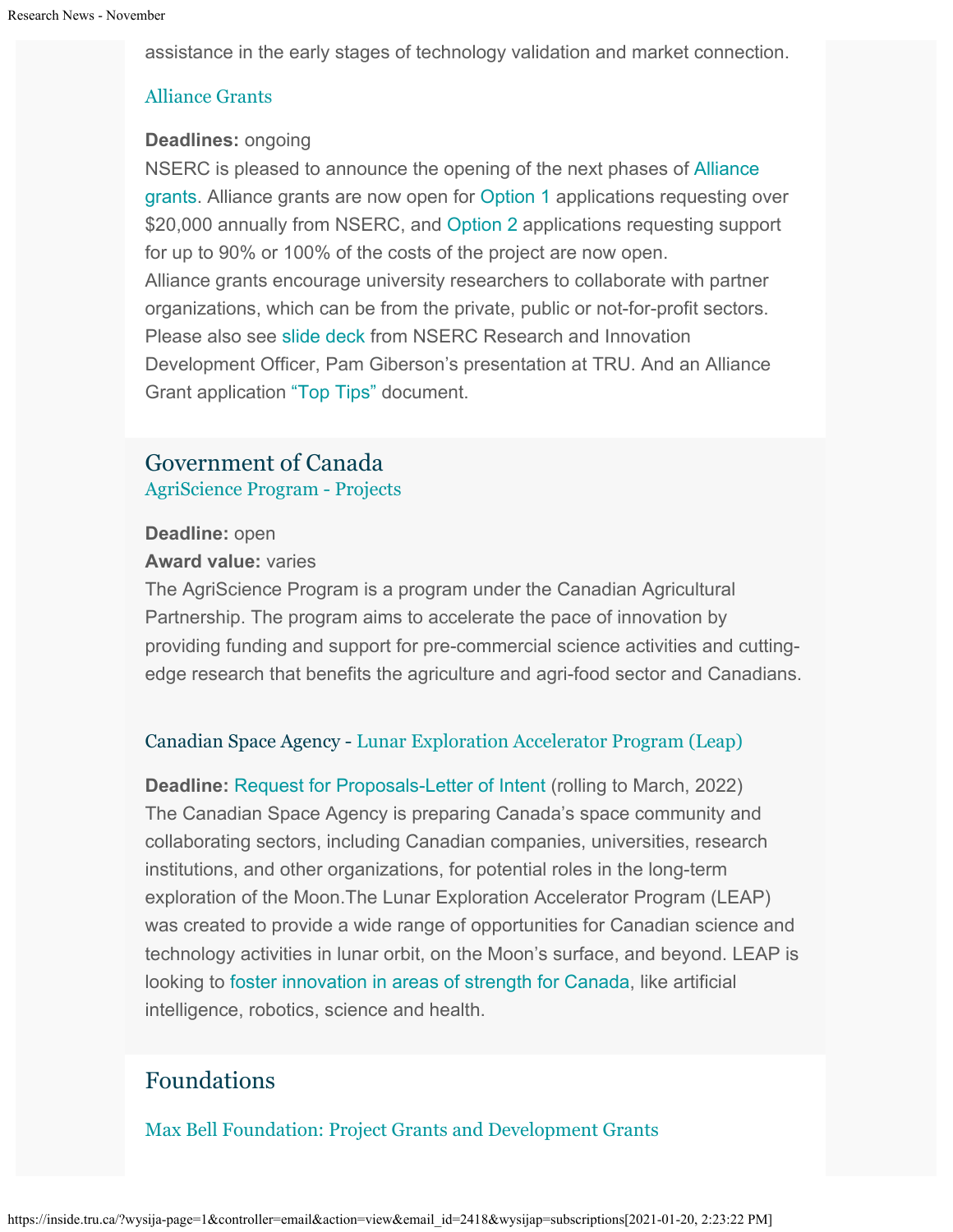#### **Deadline:** Ongoing

### **Award amount:** \$10,000-\$200,000/ 1-3 years

**Project Grants** support clearly defined activities designed to achieve a specific objective that aligns with the Foundation's mission and criteria and that seek to support projects with a high likelihood of informing public policy and practice. Current program areas include: Health & Wellness; Education; the Environment.

**Development Grants** support organizations who wish to undertake short-term (typically 4 month) work that will better position them to succeed with larger projects (e.g., environmental scanning; background research; project planning; proposal development etc.). Development grants are described in more detail [here](https://maxbell.org/our-work/types-programs/).

### [Michael Smith Foundation for Health Research: Scholar Program](https://www.msfhr.org/our-work/activities/scholar-awards)

**Deadlines:** Dec. 7 (letter of intent); Feb. 5 (full application) The Scholar Program:

• Identifies and develops outstanding BC health researchers who are within five years from the start of their first institutional appointment as an independent investigator.

• Helps researchers start and develop new programs of research.

• Protects researchers' time to conduct research, develop an independent research career and attract additional research funding. [Partnership](https://www.msfhr.org/partners/prospective-partners#Scholar) [opportunities are available](https://www.msfhr.org/partners/prospective-partners#Scholar).

[Michael Smith Foundation for Health Research – Research Trainee](https://www.msfhr.org/our-work/activities/trainee-awards%20)

**Deadlines:** Dec. 7 (letter of intent); Feb. 12 (full application) The Trainee Program:

• Provides salary support for talented post-doctoral or health professional researchers and develops their careers in health research.

• Helps post-doctoral researchers increase their, and their labs', research productivity.

• Prepares post-doctoral researchers for successful careers in research, biotech, health policy and more. [Partnership opportunities are available.](https://www.msfhr.org/partners/prospective-partners#Trainee%20awards) [Inuit Nunangat Research Program \(INRP\) – Call for Proposals](https://www.itk.ca/inuit-nunangat-research-program/)

The (INRP) is an Inuit-led component of [North by North](https://arcticnet.ulaval.ca/north-north), a program operated by the ArcticNet Network of Centres of Excellence. In tandem with Inuit Tapiriit Kanatami's [implementation of the National Inuit Strategy on](https://www.itk.ca/national-inuit-strategy-on-research-implementation-plan/) [Research](https://www.itk.ca/national-inuit-strategy-on-research-implementation-plan/) ([NISR\)](https://www.itk.ca/national-strategy-on-research/), the INRP advances Inuit self-determination in research by

creating space for Inuit to design research projects, develop partnerships to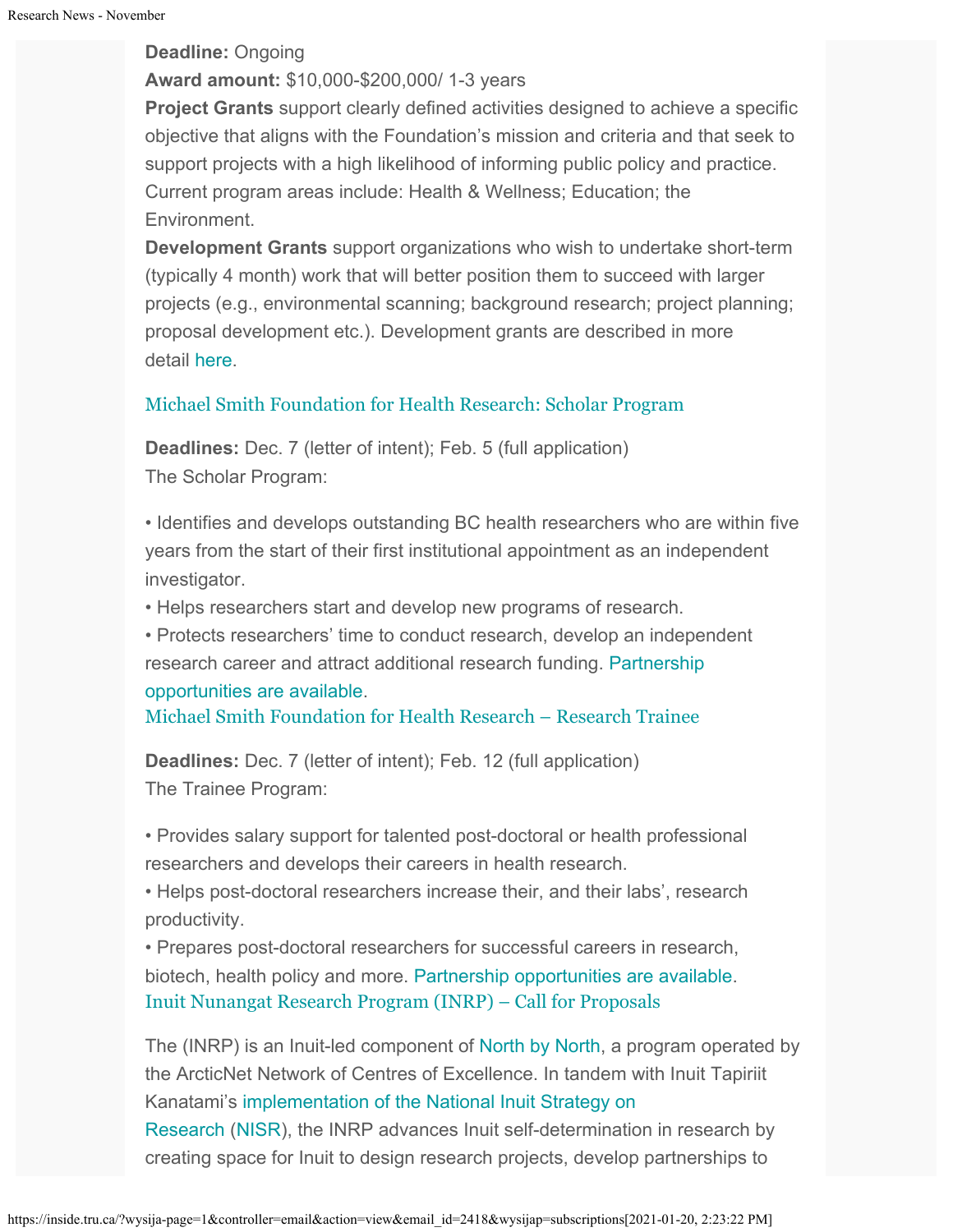build capacity and strengthen the impact and effectiveness of Inuit Nunangat research for Inuit.

Canada Mortgage and Housing Cooperation – [Housing Supply](https://impact.canada.ca/en/challenges/housing-supply-challenge) [Challenge](https://impact.canada.ca/en/challenges/housing-supply-challenge) - [Round 1: Data Driven – Solutions for Informed Decision](https://impact.canada.ca/en/challenges/housing-supply-challenge/process) [Making](https://impact.canada.ca/en/challenges/housing-supply-challenge/process) to create data solutions that improve decision-making for housing supply across Canada.

The (HSC) invites citizens, stakeholders, and experts from across Canada to propose innovative solutions to the barriers that limit the creation of new housing. **Round 1 Challenge** invites applicants to submit data solutions or methodologies that improve the collection, sharing, analysis and integration, and/or presentation of data. The broad definition allows participants to determine the solution that best fits the needs of the identified problem. We want decision makers to use the solutions to provide and maintain needed housing supply. Solutions should help government agencies, policy makers, private or not-for-profit organizations, etc. have a real impact on housing supply at a macro or a local level.

### **Corporations**

[Imperial Oil, University Research Awards](https://www.imperialoil.ca/en-CA/Sustainability/Innovation-and-research/University-Research-Awards#areasOfInterest)

**Deadline:** Dec. 15

**Award value:** \$10,000 - \$25,000

University research awards are designed to encourage research at Canadian universities in areas of interest to Imperial Oil's petroleum, petrochemical and energy resource development businesses. These areas include the fields of engineering, environmental, earth, chemical, and physical sciences with specific areas of interest in Environments, in-sit bitumen recovery, in-situ facilities, Analytical techniques for petroleum products, Refinery products, processes and facilities, Machine-learning applied to simulation of chemical processes, Chemicals, and Geoscience.

### Fellowships

[Mitacs Elevate, Postdoctoral Fellowship Winter 2020](https://www.mitacs.ca/en/programs/elevate#postdoc)

**Deadline:** Jan. 13 (intent to apply and conflict of interest declaration); Feb. 19 (full application)

**Award value:** \$55,000 salary/stipend minimum

Mitacs Elevate is a postdoctoral fellowship with a customized research management-training component. Elevate fellows progress through the program in a cohort, giving them cross-disciplinary networking and peer-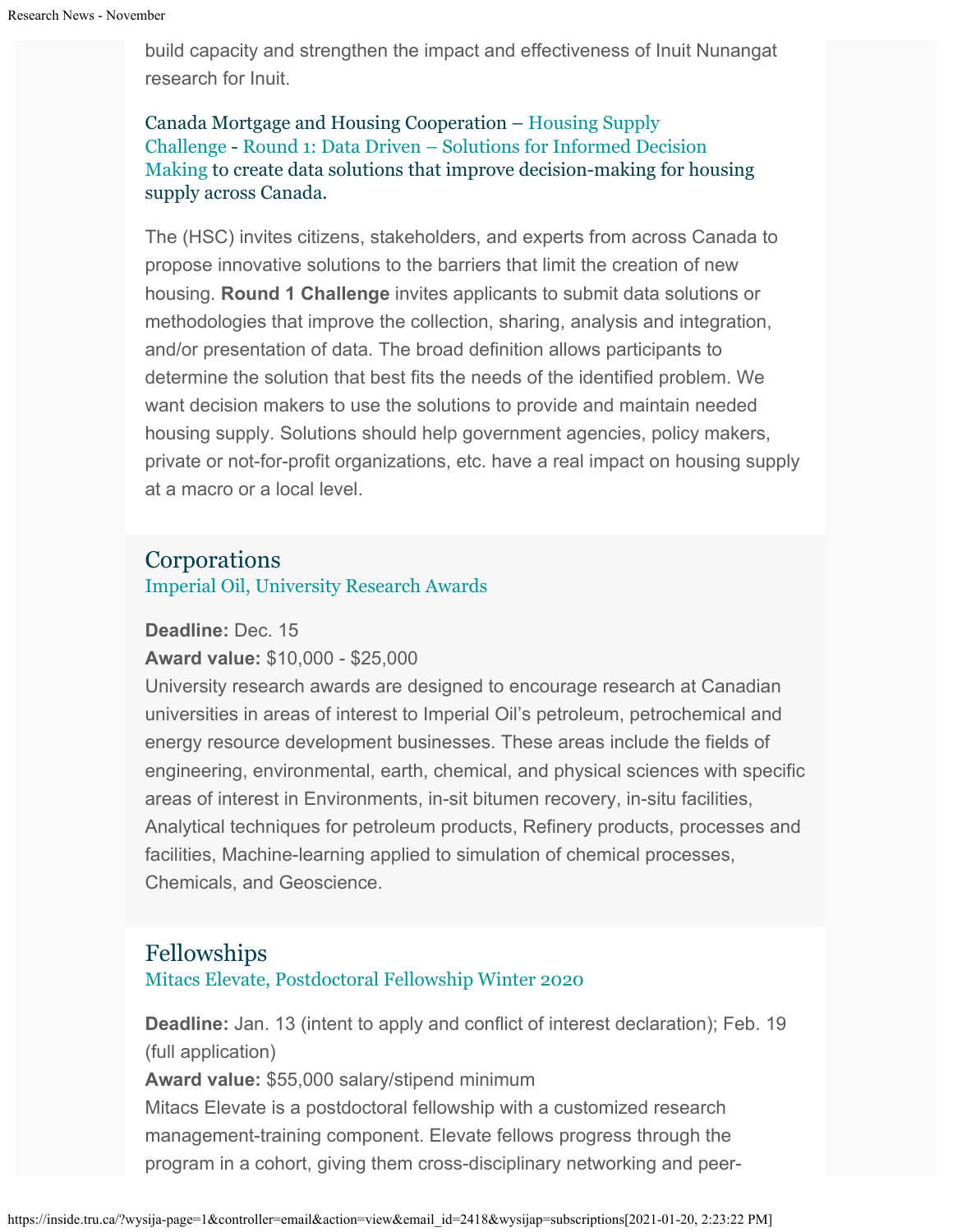learning opportunities they might not have otherwise in their careers.Over the two-year fellowship, Elevate fellows divide their time between their partner organization project and university-based research with their faculty supervisor.

#### [Mitacs Accelerate Industrial Post-Doctoral Fellowship](https://www.mitacs.ca/en/programs/accelerate/industrial-postdoc)

#### **Deadline:** Nov. 25

**Award value:** \$50,000 salary/stipend minimum

The Mitacs Accelerate industrial postdoc provides 1, 2 or 3 years of funding – valued at \$55,000 per year - for a postdoctoral fellow. This special initiative offers better leveraging than standard Mitacs Accelerate internships. Open to all disciplines and both industrial and not-for-profit partners are eligible. Companies and organizations gain a competitive advantage by adding a highlyskilled member to their teams while postdoctoral fellows apply their expertise to real-world problems and build business-ready skills.

*For additional assistance with Mitacs applications, contact [Jennifer Tedman-](mailto:jtedman@mitacs.ca)[Jones](mailto:jtedman@mitacs.ca).*

# Funding opportunities (internal)

#### [The Thompson Rivers University Internal Research Fund](https://tru.ca/research/research-services/research-services-faculty/faculty-research-funding/internal-opportunities.html)

**Deadline:** Jan. 15 annually

**Award amount:** \$3,000 - \$5,000.

A joint initiative of the Research and Graduate Studies office and the Office of the Provost and Vice-President Academic, this fund provides a maximum of \$100,000 annually to support research with the principal aim of helping faculty become more competitive for external funding and scaffolding faculty development, especially in terms of tenure and promotion. Completion of an IRF project should significantly widen the applicant's sphere of influence in terms of their research and scholarship. The IRF is a seed fund that is not intended to provide funding for major projects. *Those accepting IRF funding are expected to apply for complementary or future external funding support*.

Please find the Terms of Reference and Application Form in [Romeo](https://tru.researchservicesoffice.com/Romeo.Researcher/Login.aspx?ReturnUrl=/ROMEO.Researcher/default.aspx).

# Funding opportunities (students)

[Scholarship info session for graduate students](https://inside.tru.ca/Thanks%20to%20Louis%20Gosselin%20and%20Courtney%20Mason%20who%20hosted%20a%20virtual%20information%20session%20for%20TRU%20graduate%20students%20who%20are%20interested%20in%20applying%20for%20this%20opportunity.%20If%20you%20were%20unable%20to%20attend%20this%20session,%20it%20has%20been%20recorded%20and%20made%20available%20on%20Big%20Blue%20Button.%20)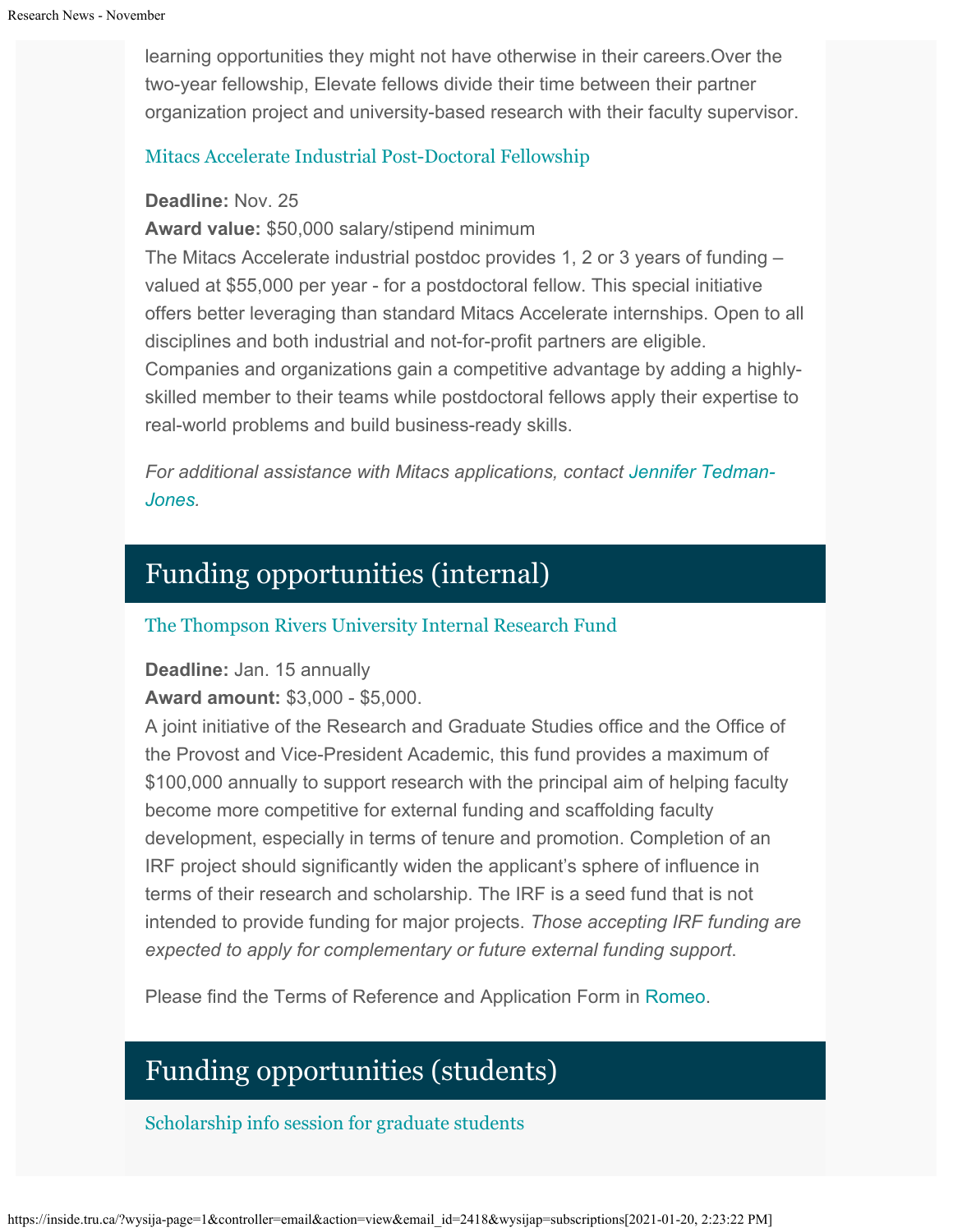Thanks to **Louis Gosselin** and **Courtney Mason** who hosted a virtual information session for TRU graduate students who are interested in applying for this opportunity. If you were unable to attend this session, it has been recorded and made available on [Big Blue Button.](https://bbbscale1.tru.ca/playback/presentation/2.0/playback.html?meetingId=6a1b496a019a850562a2886d14aa39c8a3306d0a-1604004343458) This session is especially relevant for those interested in applying for the **Canada Graduate Scholarship - Masters**, as seen below.

#### [Environmental Science and Natural Resource Science Fellowship Award](https://tru.ca/research/undergraduate-research/undergraduate-research-opportunities.html)

#### **Deadline:** Nov. 15

#### **Value:** \$7,500

The fellowship was generously created by an anonymous donor for the development of two awards; one for Environmental Sciences and one for Natural Resource Sciences. Recipients — either senior undergraduate or graduate students — will be selected based on their scholarly achievements, their commitment to research and their demonstrated potential for future contributions to our understanding of the environment.

#### [Canada Graduate Scholarship — Masters \(CGS-M\)](http://www.nserc-crsng.gc.ca/Students-Etudiants/PG-CS/CGSM-BESCM_eng.asp)

**Deadline:** Dec. 1 **Value:** \$17,500 for 12 months, non-renewable

TRU offers five CGS-M entrance awards for domestic students, one each from the Canadian Institute of Health Research (CIHR) and the Natural Sciences and Engineering Research Council (NSERC), and three from the Social Sciences and Humanities Research Council (SSHRC). These three granting agencies have harmonized the application process. The application must be completed through the [Research Portal](https://portal-portail.nserc-crsng.gc.ca/s/login.aspx). It is recommended students begin this process as soon as possible.

#### [British Columbia Graduate Scholarships](https://www.tru.ca/awards/awards/entrance.html#gradscholar)

#### **Deadline:** Dec. 1

**Value:** \$15,000/Four awards available

Students enrolled in research intensive and professional programs are encouraged to apply. Awards will be given to domestic students (Canadians or permanent residents) based on academic achievement. Students must be entering their first or second year of full-time on-campus study.

# Knowledge mobilization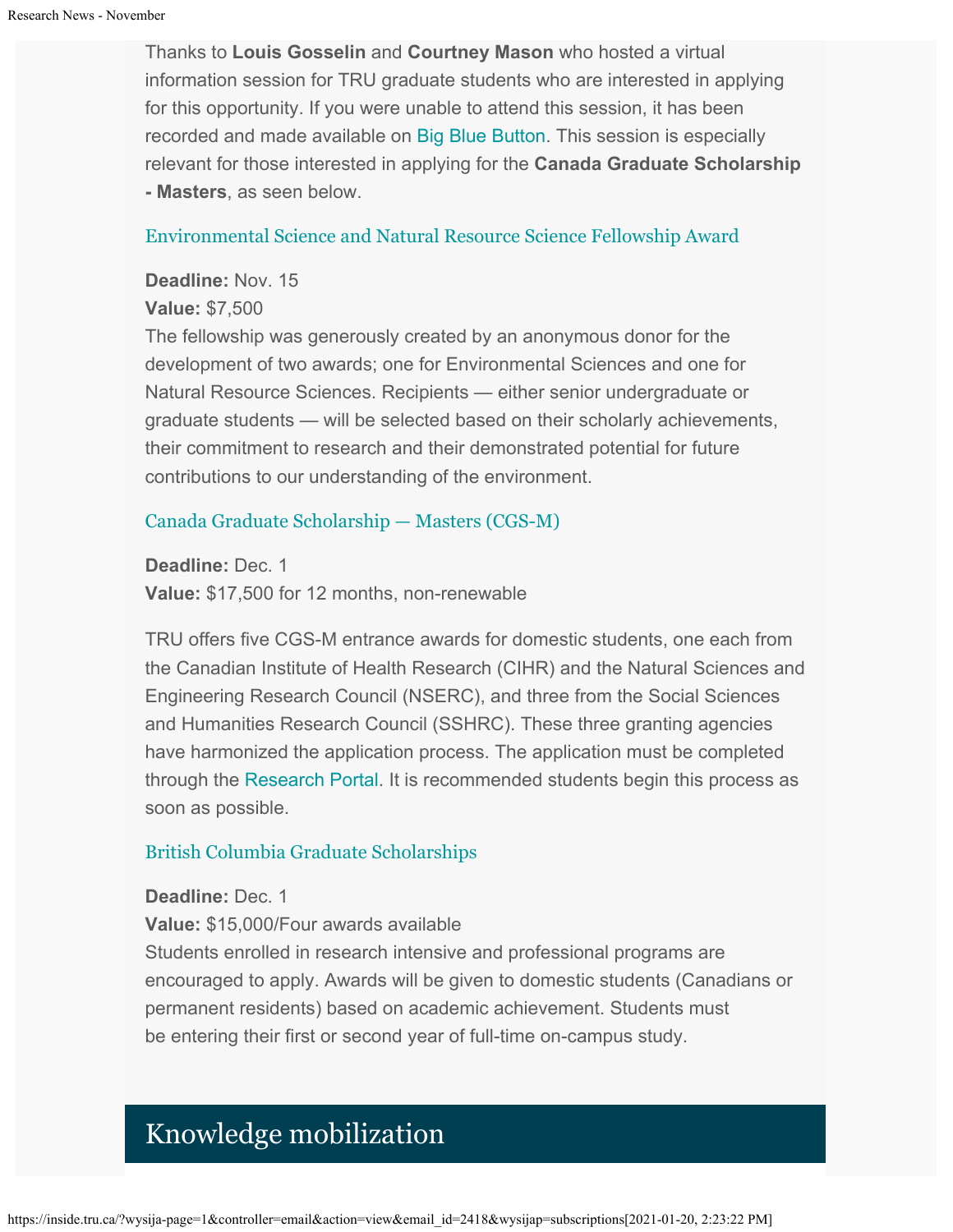# Presentations

**Davey, Robline**. (2020, August) [Examining the online educational space for](https://ombaashi.trubox.ca/conference-information/) [Indigenous Learners](https://ombaashi.trubox.ca/conference-information/). Presented at the National Online Gathering of IMNP. Ombaashi, Kamloops, BC.

**Mehta, Michael.** (2020, November) Solar energy and the sustainability challenge. Presented at the Universidad de La Sabana, Colombia.

# Published books, chapters & articles

**Atkins, Terryl**. (2020)*[Tracing Behind the Image: An Interdisciplinary](https://brill.com/view/title/58662) [Exploration of Visual Literacy](https://brill.com/view/title/58662)*, Julia Lane (ed), Brill Publishing, Leiden, (The Netherlands), p.86-94.

**Bottos, E.M.**, AL-shabib, E.Y., **Shaw, D.M.J.**, \***McAmmond, B.M.**, Sharma, A., Suchan, D.M., Cameron, A.D.S., & **Van Hamme, J.D.** (2020) Transcriptomic response of *Gordonia* sp. strain NB4-1Y when provided with 6:2 fluorotelomer sulfonamidoalkyl betaine or 6:2 fluorotelomer sulfonate as sole sulfur source. Biodegradation. <https://doi.org/10.1007/s10532-020-09917-8>

**Cheeptham, Naowarat** & Lal, Archana. *Factors affecting learning gains among students in microbiology class: A preliminary study between a U.S. community college and a canadian comprehensive university*

**Christianson, T. M.**, **Hoot, T. J.**, **McLelland, V.**, & **Morris, K.** (2020). "All behaviour has meaning": A qualitative exploration of dementia training of healthcare assistant students. *Journal of Nursing Education, 11*(2) Retrieved from <http://www.sciedupress.com/journal/index.php/jnep/article/view/18430>

**Ficocelli R.** et al. (2021) Crowd Management of Honda Celebration of Light Using Agent-based Modelling and Simulation. In: Arai K., Kapoor S., Bhatia R. (eds) Proceedings of the Future Technologies Conference (FTC) 2020, Volume 2. FTC 2020. Advances in Intelligent Systems and Computing, vol 1289. Springer, Cham. https://doi.org/10.1007/978-3-030-63089-8\_6

Lebre, Pedro H., **Bottos, Eric**, Makhalanyane, Thulani P., Hogg, Ian, Cowan, Don A., (2020). Islands in the sand: Are all hypolithic microbial communities the same? *FEMS Microbiology Ecology,* doi:10.1093/femsec/fiaa216

**McLean, H.** (2020). Spaces for feminist commoning? creative social enterprise's enclosures and possibilities. *Antipode: A Radical Journal of*